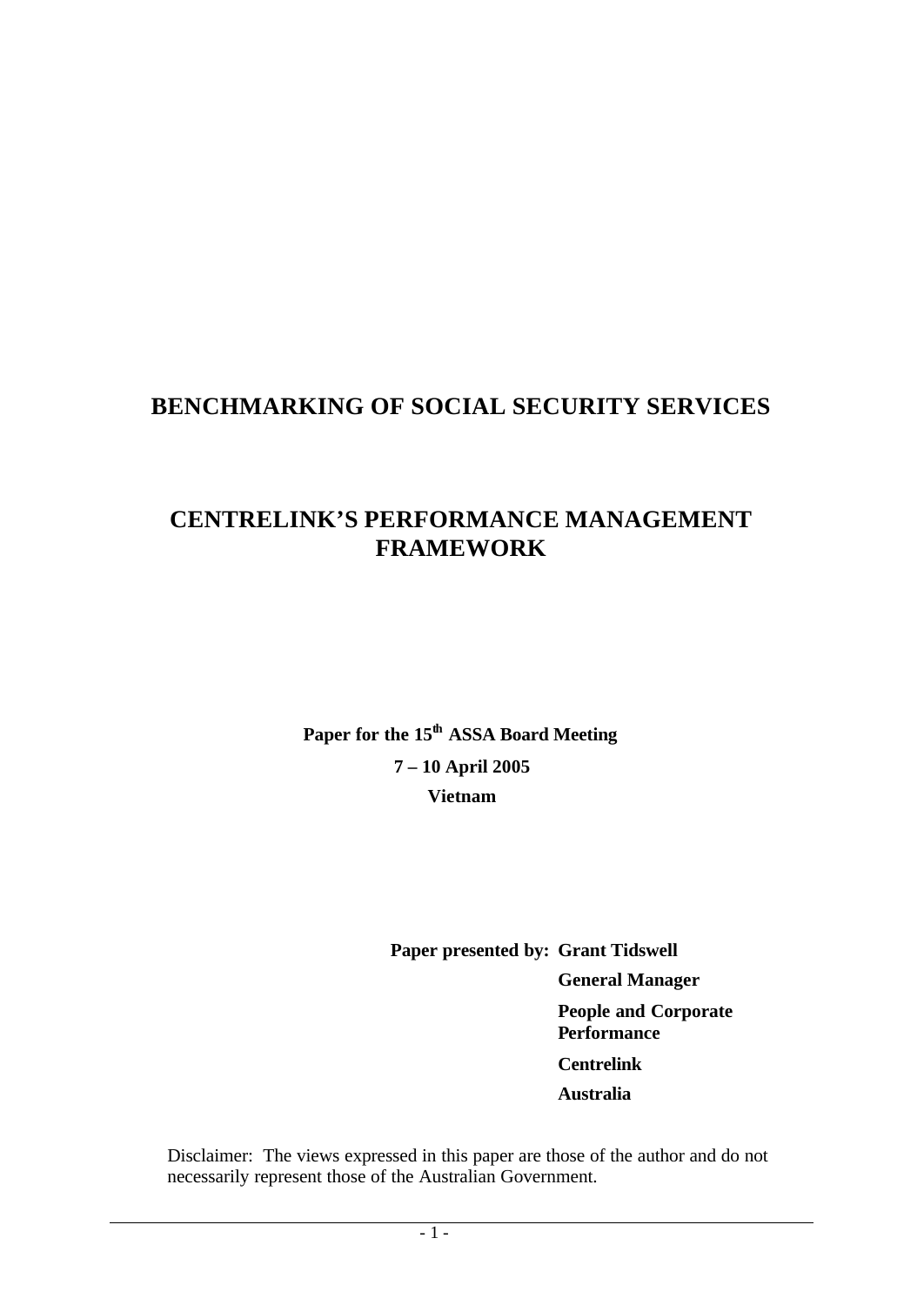Centrelink has an extensive range of tools to monitor and assess its performance. This paper describes the key high level performance monitoring and reporting tools used within Centrelink, including:

- the Balanced Scorecard
- the Corporate Comparative Reporting Framework (CCRF)
- the Centrelink Capability Index (CCI), and
- the Workforce Reporting Tool.

#### **CENTRELINK IN PROFILE**

Centrelink is a government service delivery agency responsible to the Minister for Human Services, within the Finance and Administration portfolio. It delivers income support payments and other services for a large number of government agencies. Some of the key statistics about its operations are:

- 6.4 million customers
- Administer 140 different products
- Deliver services for 25 government agencies
- Distribute over \$55 billion in income support payments
- Over 27,000 staff
- 430 customer service outlets
- Over 1,000 service delivery points
- Receive over 23 million calls per year through the largest Call Centre network in Australia
- Our I&T supports 14 million customer records per day
- Process over 12 million customer transactions per day

# **PERFORMANCE MANAGEMENT FRAMEWORK**

Centrelink's Performance Management Framework started with the development of the Balanced Scorecard, which was made available to all staff to assist them in understanding the corporate direction. Following this there were additional operational performance monitoring frameworks developed to support the BSC and provide the appropriate internal focus on improved performance. Therefore, the operational performance monitoring frameworks are aligned to the organisations future directions.

Additional to the Balanced Scorecard the operational performance monitoring frameworks were the Corporate Comparative Reporting Framework (CCRF), which monitors organisational efficiency, and the Centrelink Capability Index (CCI), which monitors people performance.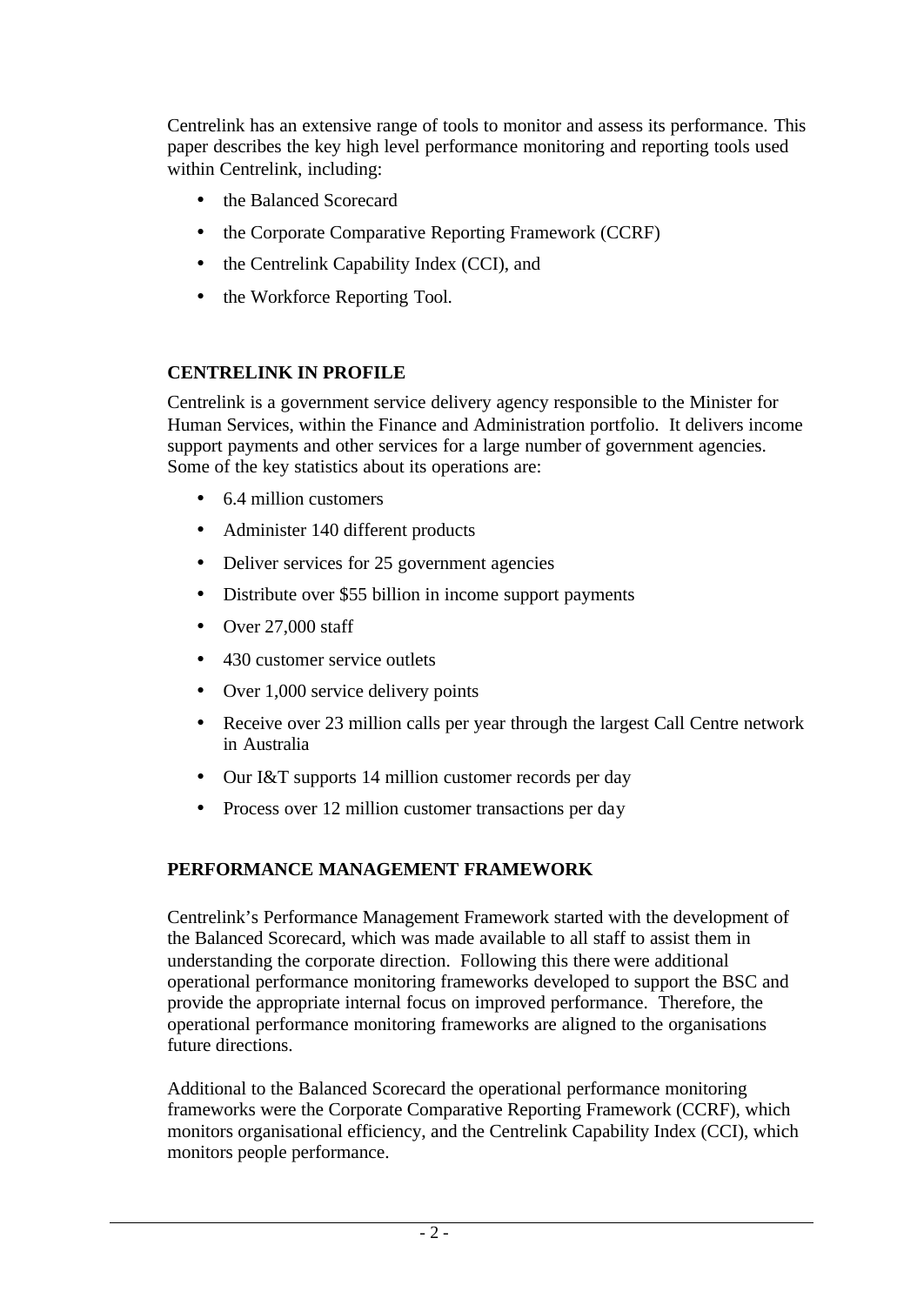The following diagram outlines the performance management framework.



# **BALANCED SCORECARD**

Harvard Business School academic Robert Kaplan and businessman David Norton devised the Balanced Scorecard approach to strategic performance management in 1992. At the time, the gauge of an organisation's success was primarily linked to its financial performance. Kaplan and Norton, however, viewed that a financial measure alone was inadequate for guiding and evaluating modern day firms where value was increasingly being created through investment in customers, suppliers, employees, business processes, technology and innovation.

The Balanced Scorecard approach provides a strategic reporting framework around four perspectives - financial, customer, internal business processes and learning and growth. This framework allows an organisation to coherently measure and report on how it is performing in meeting its strategic goals and vision.

The Balanced Scorecard was introduced in Centrelink in December 1997. The scorecard is framed around five strategic goals of the organisation:

- **· Accountability to Government and client agencies:** To contribute to achieving Government policy objectives through consistent high quality services and being responsive to the needs of client agencies and Government.
- **· Business and Community:** To work closely with the business and community sectors to achieve positive outcomes for Australians.
- **Customer:** To provide access to high quality services recognising the diverse needs, preferences and expectations of our customers, consistent with Government policy.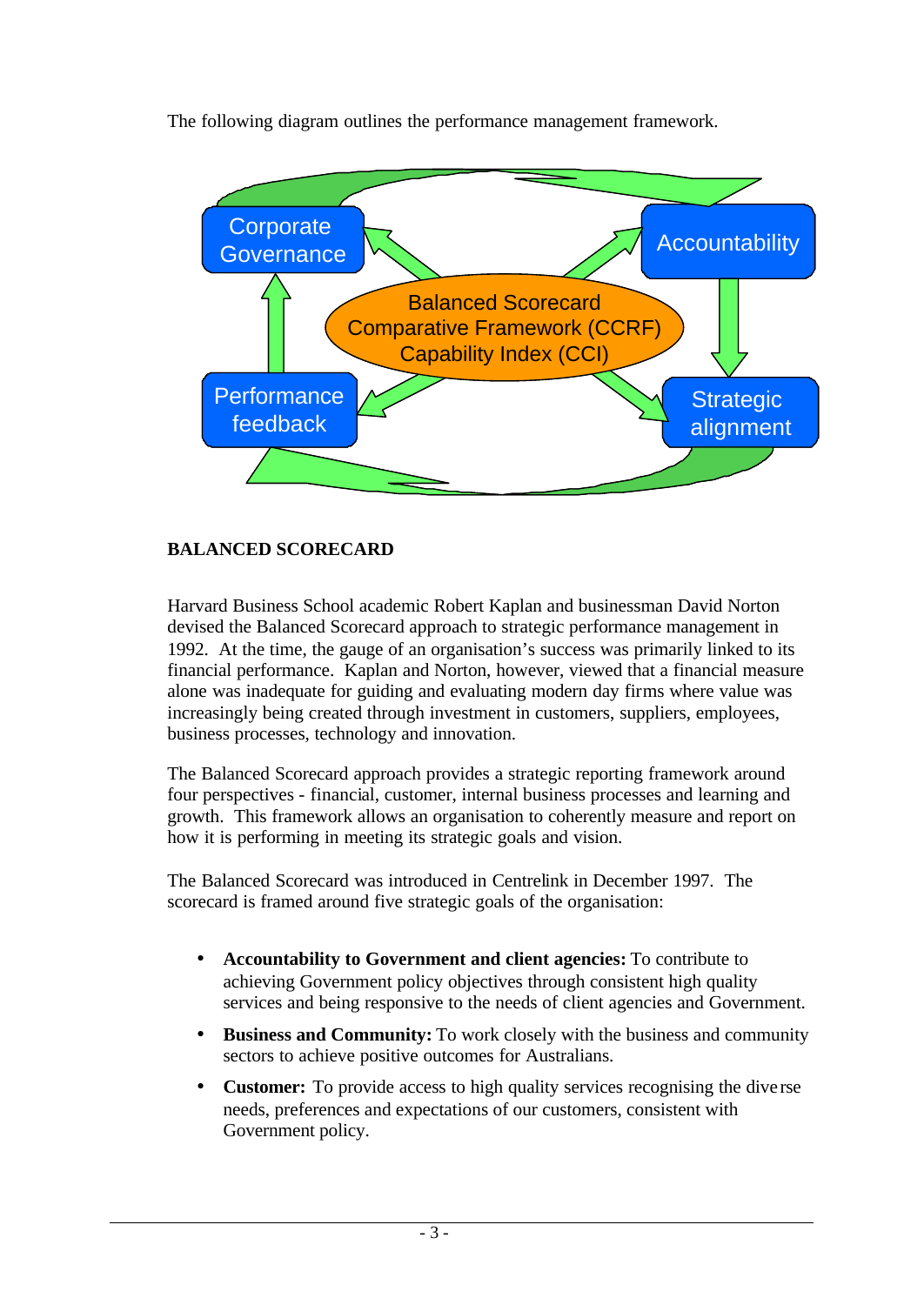- **· Developing and supporting our people to achieve business outcomes:** To meet the challenges or current and future business by supporting our people with knowledge, skills, tools and opportunities.
- **Efficiency and effectiveness of our operations and processes:** To ensure our internal processes support efficient and effective services and provide value for money.

Within each of the goals there are 5 strategies targeting particular priorities. The toplevel goals and the strategies each have one or two performance indicators, which in some cases are formed by an index of a range of measures as a subset. In all there are almost 300 active measures within the Scorecard. Targets are developed on the basis of existing data and, where possible, in relation to industry measures, for example, in the targets for customer and staff satisfaction. While there is a high volume of measures, they cascade down program lines to a point where individual managers would be accountable for a smaller proportion of these measures.

A range of more operational performance monitoring tools that support internal performance comparison and sharing of best practice including the Corporate Comparative Reporting Framework and the Centrelink Capability Index underpins the Scorecard. Further details on these tools are provided below.

The Centrelink Balanced Scorecard:

- assists us in corporate governance;
- ü focuses performance against our goals by linking them to explicit objectives and measures;
- identifies key performance attributes that we must succeed in to reach our goals;
- allows monitoring of ongoing performance through a range of key measures, against which our achievements can be recognised and our weaknesses identified, to give opportunities to improve performance; and
- ü communicates our performance across the whole organisation to support ongoing planning

Use of the strategic goal framework meets the challenge of focussing the whole organisation on what needs to be achieved, while at the same time giving attention to a range of stakeholders (the government, client departments, business and the community, customers and staff).

Continual review and refinement of the Scorecard is key to its ongoing relevance and ensuring that it keeps pace with changing organisational needs.

The Balanced Scorecard is available to all staff through Centrelink's intranet. The results are updated monthly and in many cases can be drilled down to individual office level to allow local managers to assess their performance. In addition, written reports are provided monthly to Centrelink's Board, and the annual results against the top line measures are published in the Annual Report.

#### **CLIENT AGENCY KEY PERFORMANCE INDICATORS**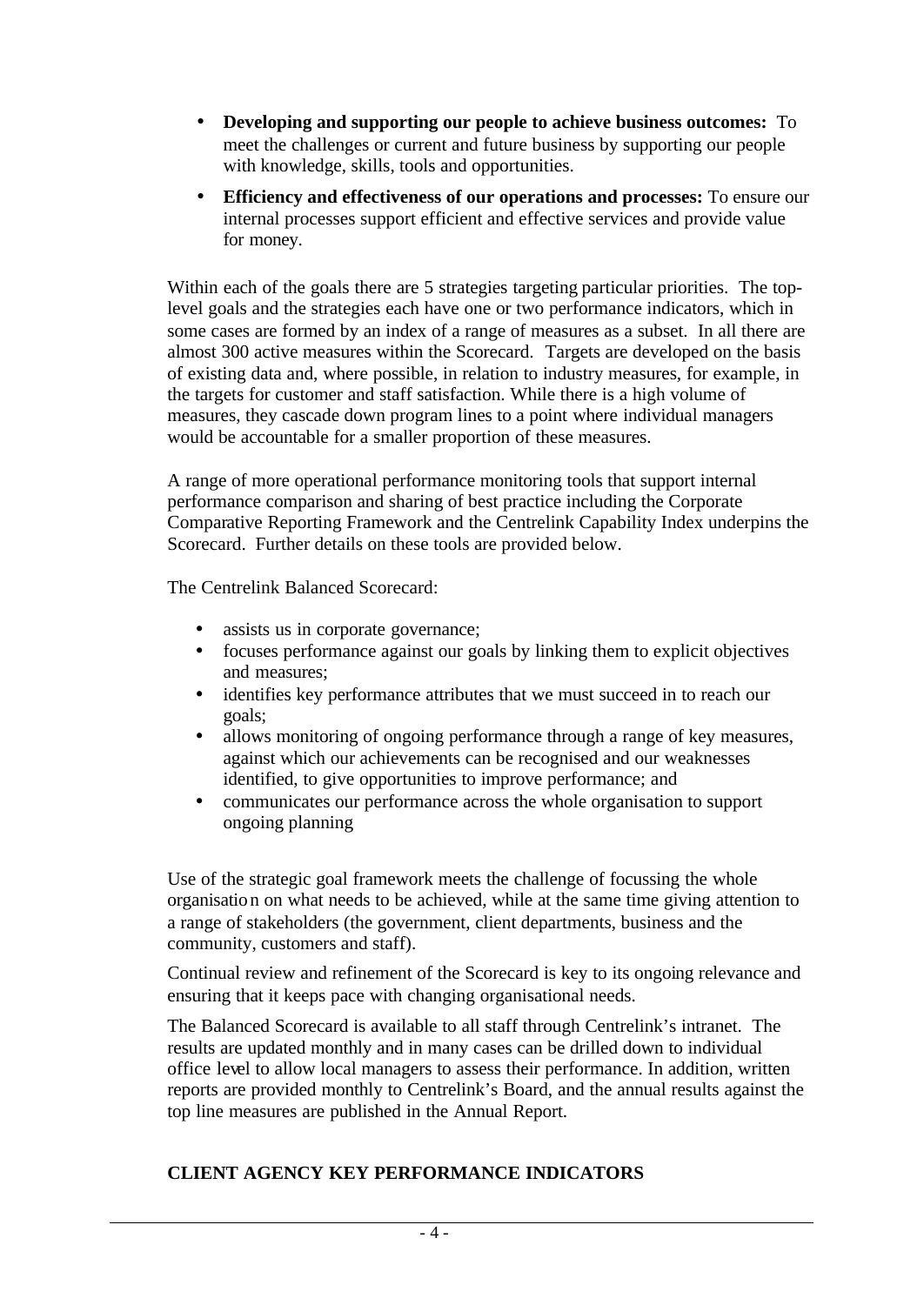Centrelink delivers services on behalf of some 25-client agencies, largely on a purchase-provider basis. For most agencies, a range of key performance indicators have been developed through a Business Partnership Agreement, which are reported to the agencies on an agreed timeframe. Most of these indicators are related to timeliness measures (typically the proportion of claims for a specific payment processed within a given timeframes), call centre measures such as speed of answer and duration of call for specific types of calls, and accuracy measures. For the key agencies, these measures are then rolled up to form a single measure for the Accountability goal.

#### **BUSINESS ASSURANCE – TIMLINESS AND ACCURACY**

Centrelink has established a Business Assurance Framework designed to address the barriers to achieving performance and improving the integrity of Centrelink's performance data, particularly relating to making decisions about customer entitlements to social security payments.

The framework:

- established a common set of standards for assessing the quality of individual decisions (correctness);
- applied these common standards to all quality control and quality assurance processes; and
- implemented an agreed methodology for assuring the integrity of performance data. This methodology addresses not only the risks to correct decisionmaking, but also the broader risks to the accuracy of the outlays.

Timeliness measures are largely monitored through data from Centrelink's comprehensive mainframe computer systems, which are used to support and process all payments.

Accuracy is measured as part of the framework through Rolling Random Sample Surveys, which focus on assuring the correctness and accuracy of Centrelink payments and the integrity of payment outlays. The Random sample reviews are funded from the Department of Family and Community Services (FaCS), a Centrelink's client department, under a Budget initiative, and are independent of other program and compliance reviews conducted by Centrelink.

Random sample reviews are a point in time analysis of customer circumstances designed to establish whether the customer is being correctly paid in accordance with the Four Pillars of payment correctness under the Business Assurance Framework, viz:

- Right person
- Right program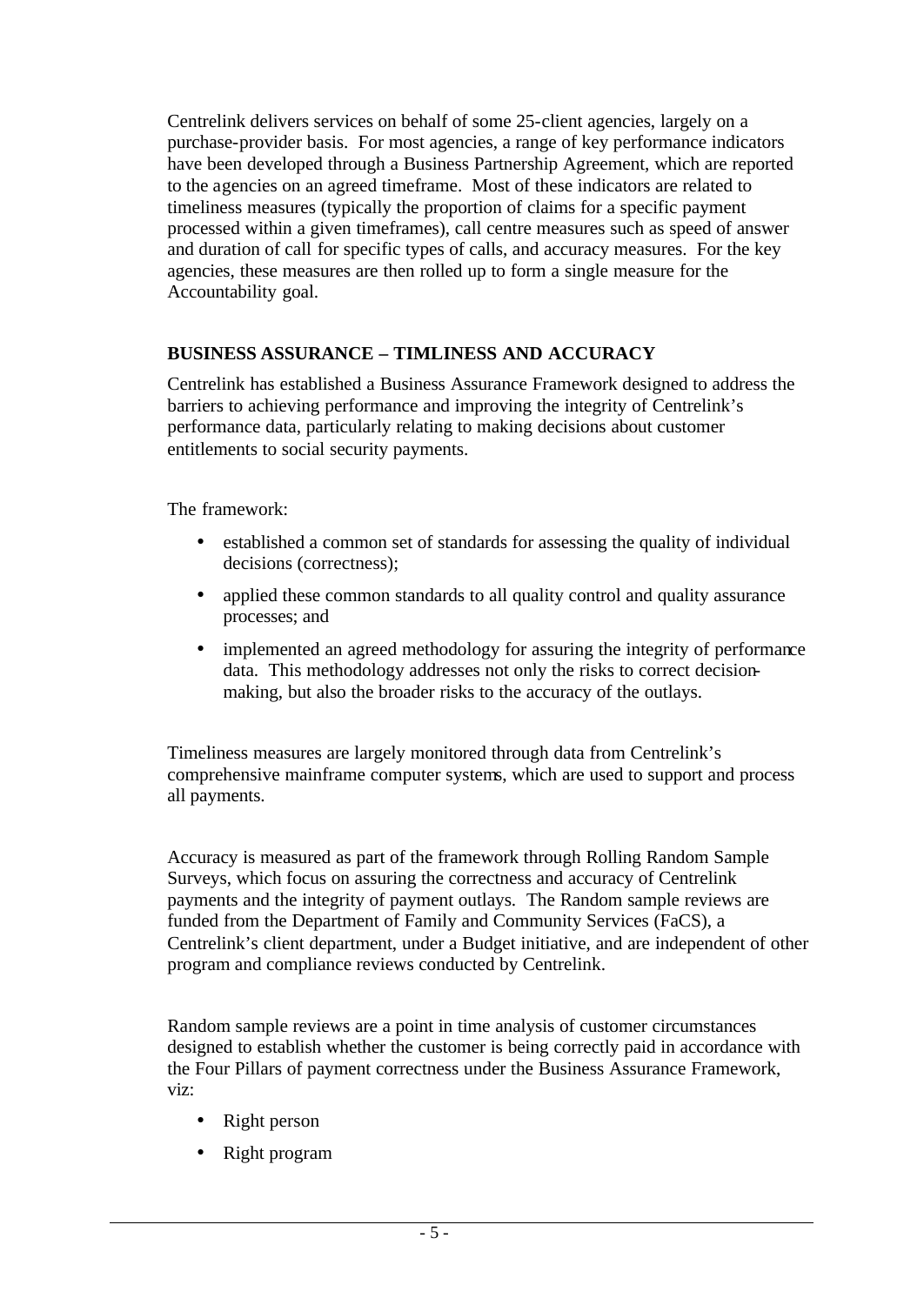- Right rate
- Right date

Legislative requirements for each payment under each of the four pillars have been mapped in the form of "core questions", and these have been agreed and endorsed by FaCS. The questions form the basis for the random sample reviews as well as the Quality Online (QOL) tool.

The random sample reviews involve a full review of all the customer's and, where applicable, their partner's, circumstances. They focus on the primary payment and also any Rent Assistance being paid.

Customers are randomly selected from the general customer population for each payment type, using a tested sampling methodology to ensure representativeness of the customers selected in relation to age, gender, location, time on payment, amount of payment received and whether they are partnered. Some categories of customers are excluded from being selected according to criteria agreed with FaCS.

Once customers are selected for a random review, they are contacted by letter advising them of the purpose of the review and the need to attend an interview and provide documentation in relation to their Centrelink payment. Interviews are usually conducted in the local Centrelink office, or at the customer's home if that is their preference. Where a customer cannot be contacted for a face-to-face interview a file review is undertaken. A standard interview questionnaire is used for each payment being reviewed.

Follow-up verification of customer circumstances is undertaken following the interview to check information in relation to employment, income, assets, medical status or other relevant circumstances affecting the customer's payment.

Customers are notified of the outcome of the review where it has resulted in a variation to, or cancellation of, their payment or where a debt has been determined. In these circumstances customers are then informed of their appeal rights.

Data gathered from each review is loaded onto the Integrated Review System (IRS) which records the details of any variations, cancellations or debts arising from the reviews. Other key data relating to proof of identity and other customer details are recorded on the appropriate payment systems. Supplementary information from the reviews relating to customer circumstances including debt information and reasons for incorrect payment are captured through the Random Review Results System (RRRS).

A designated officer within each Area conducts a quality assurance (QA) check on all Rolling Random Sample Surveys. Surveys that result in a variation, cancellation or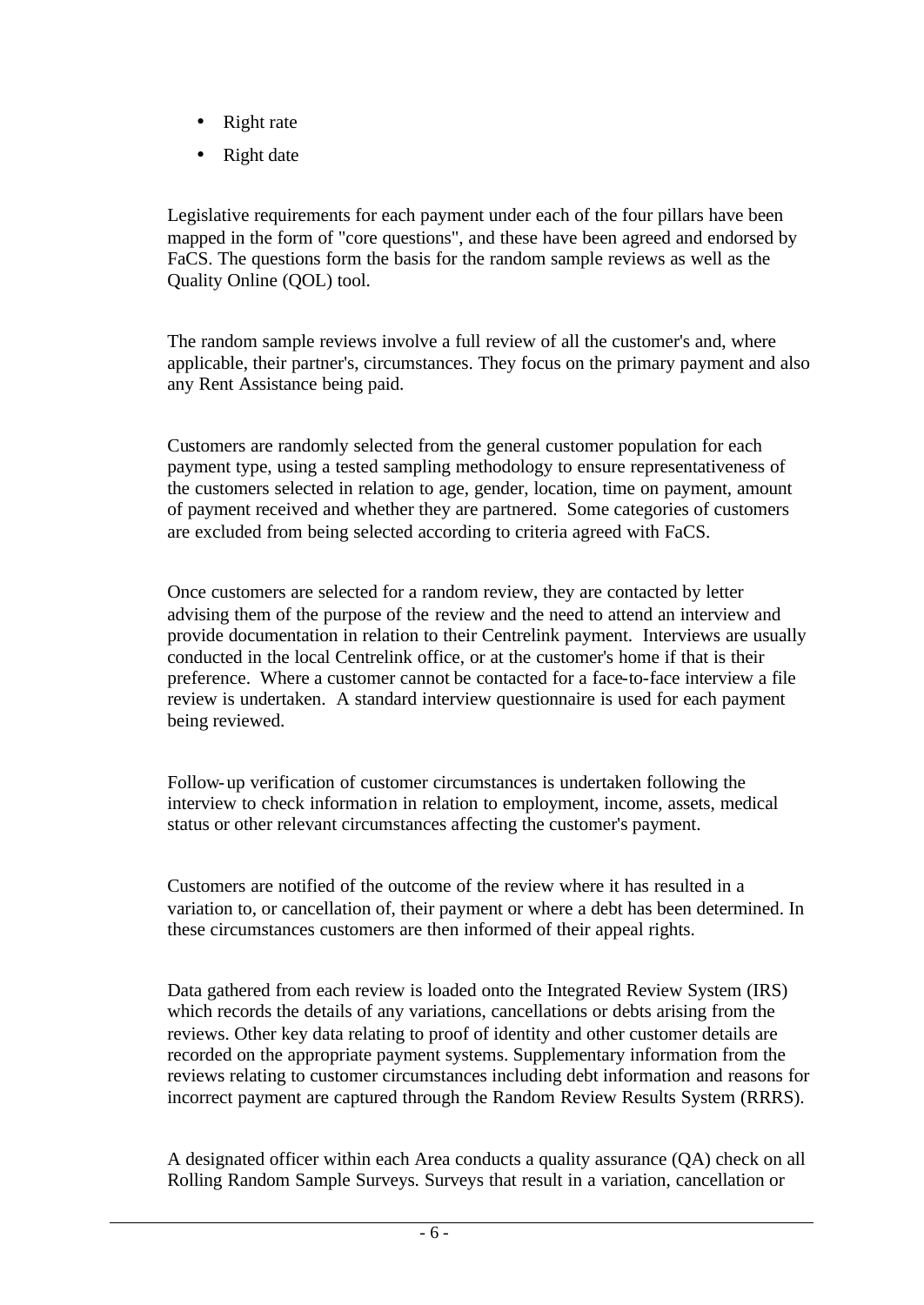debt are forward to Risk & Business Assurance for an additional quality control (QC) check.

As the client department, FaCS also conducts an independent external validation process to assure the quality of the reviews once they have been through the Centrelink QC process. This external validation is an integral element of the Business Assurance Framework and provides an added level of assurance to the client department and government on the integrity of program outlays.

Centrelink and FaCS agree on a set of assumptions on the likelihood of Centrelink controls detecting payment incorrectness, and these assumptions are factored into the final calculation of the random sample review results undertaken by FaCS. These controls include factors such as data matching and program reviews.

# **CORPORATE COMPARATIVE REPORTING FRAMEWORK**

The Corporate Comparative Reporting Framework (CCRF) primarily informs against Future Direction Goal E – Efficiency and effectiveness of our operations and processes. It was developed in response to recommendations made by Boston Consulting Group in 2002. The purpose of this report is to assist in the identification of better practice within the organisation through the reporting of specific indicators in a comparative framework. The CCRF looks a relative performance and not absolute performance and unlike the Balanced Scorecard it is not target based. High performing sites are identified through a multidimensional view.

The CCRF objectives are to:

- identify and report performance against operational outcomes aligned to the Centrelink strategic directions
- report performance against the measures that make up each outcome; and
- report all results in a comparative way via a multidimensional view to aid in the identification of better practice.

The framework, presented quarterly to support an Executive management meeting process, serves as Centrelink's internal corporate performance tool. It informs the measurement of current internal performance and aids the development of strategies for future performance. This is done through the provision of a multidimensional comparative view of internal performance linking Service Quality Outcomes, Cost Efficiency measures and HR Performance Drivers.

For example, if we look at one of the indicators, Service Quality, across two sites and they are both achieving the same result, we want to understand what differentiates these two sites in a better practice context. By including a cost measure we can more readily see that one is delivering the service at a different cost. This then provides the basis upon which performance can be further investigated and intervention strategies implemented.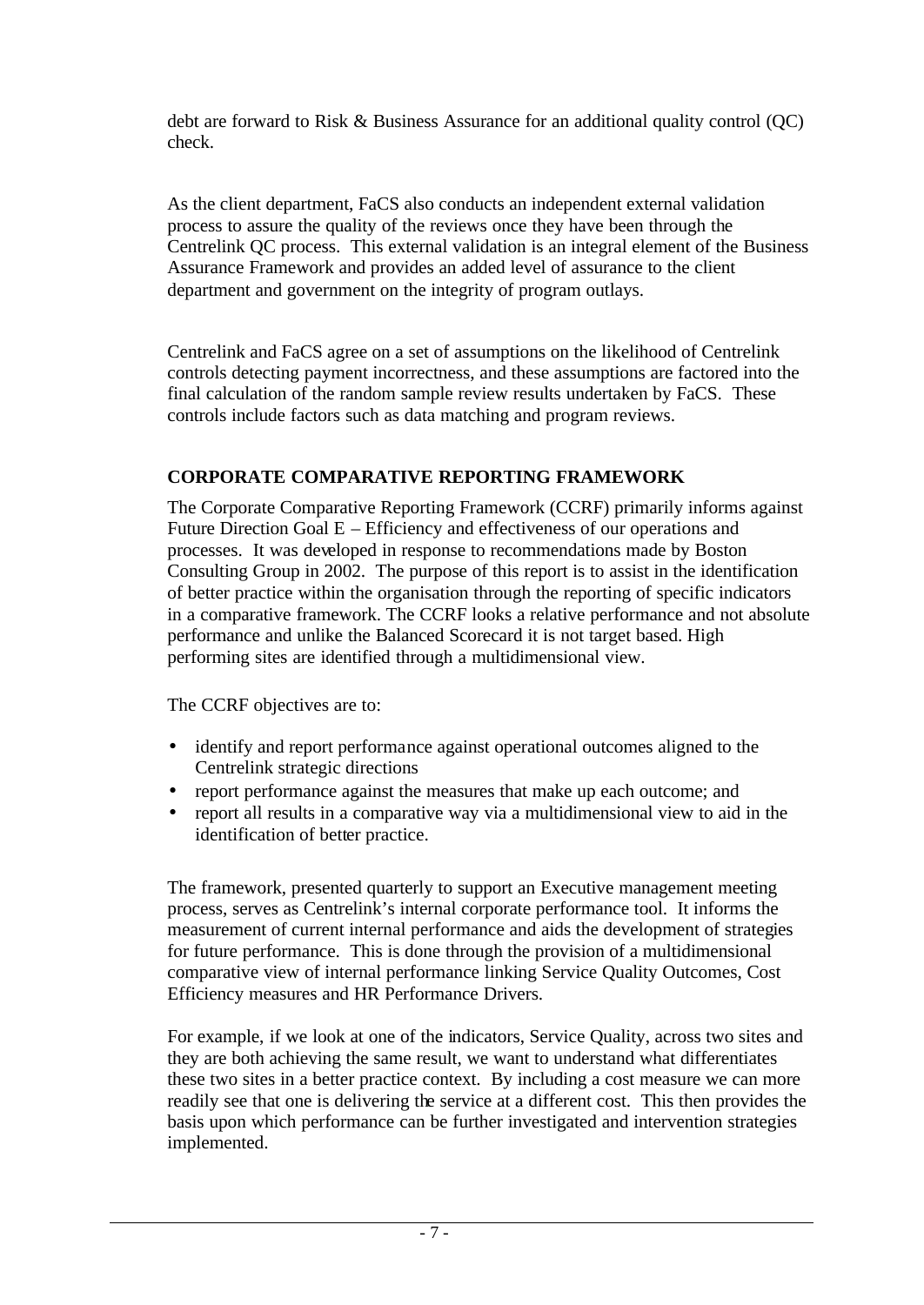# **CENTRELINK CAPABILITY INDEX**

It is intended that the People measures within the Balanced Scorecard are informed by the CCI. The CCI is used to monitor against the Future Directions Goal D – *Developing and supporting our people to achieve business outcomes* to ensure our employees:

- have the required knowledge/skill to perform their job effectively;
- have the commitment to deliver a quality service or product; and
- will be available to deliver services or meet project timeframes.

The Capability Index was developed to allow Centrelink to monitor key employee indicators in the areas of skill, commitment and ava ilability at the national level.

Within the Capability Index, the two areas of skill and commitment are viewed from the employee's perspective. The Index measures included in these two areas focus on what we do for employees (e.g. their opportunities for learning and development etc) and a number of measures use the staff poll results. It is at the team leader level that we can have maximum influence in building the level of skill and commitment required.

The area of availability is viewed from the manager's and HR practitioner's perspective. Once we have skilled and committed people, how do we best deploy them? How do we make the best use of their capability? The Index measures included here focus on staffing data and trends e.g. unplanned leave, separation rates etc.

#### **LINKS BETWEEN** OPERATIONAL PERFORMANCE MONITORING TOOLS **AND CENTRELINK'S BALANCED SCORECARD**

The Balanced Scorecard (BSC) monitors Centrelink's achievement against key performance indicators. Goal D (*Developing and Supporting our People to Achieve Business Outcomes*) contains the organisation's people-related strategies. A number of the People measures are reported in both the CCI and the BSC. The CCI data is reported quarterly and allows for analysis of the people-related results and trends. The BSC holds managers' accountable for their results against the targets which have been set. Centrelink is currently revising its strategic priorities and, therefore, both the Balanced Scorecard and CCI will be reviewed to ensure the people measures align with organisational goals.

# **WORKFORCE REPORTING TOOL**

Additionally, the Workforce Reporting Tool was established to support Centrelink managers in understanding the complex linkages in people management and to gain easy access to useful and comparative HR information.

In partnership with HRM Consulting, Centrelink has implemented a sophisticated web-based HR reporting facility, which provides Centrelink managers with desktop access to their staffing data. The reporting tool facilitates greater consistency and accuracy in the HR data being reported across all Centrelink Areas. This is an